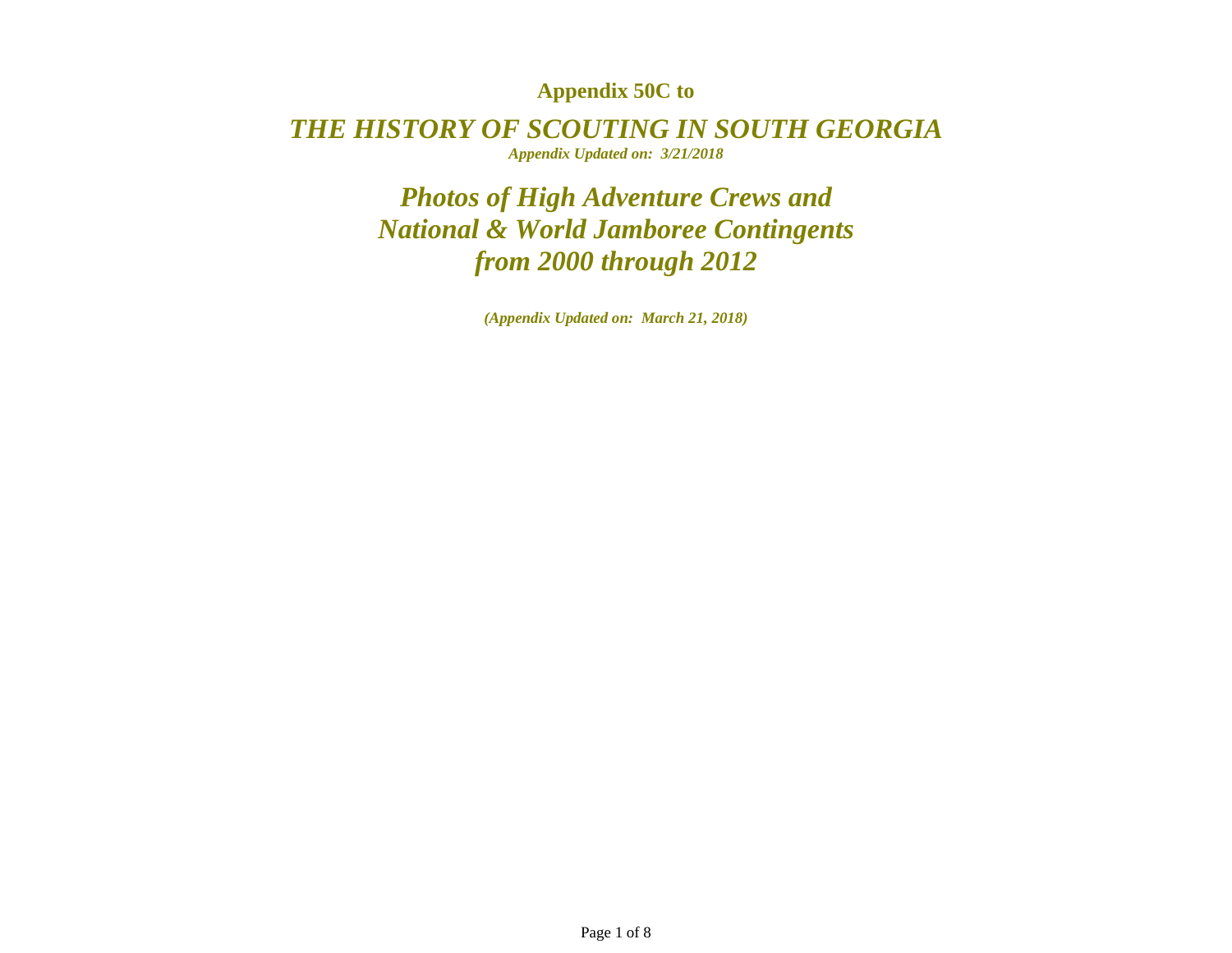

**2001 Jamboree crews** (two crews) leaving from Camp Osborn. The gear was shipped by truck. The scouts rode Amtrack from Atlanta.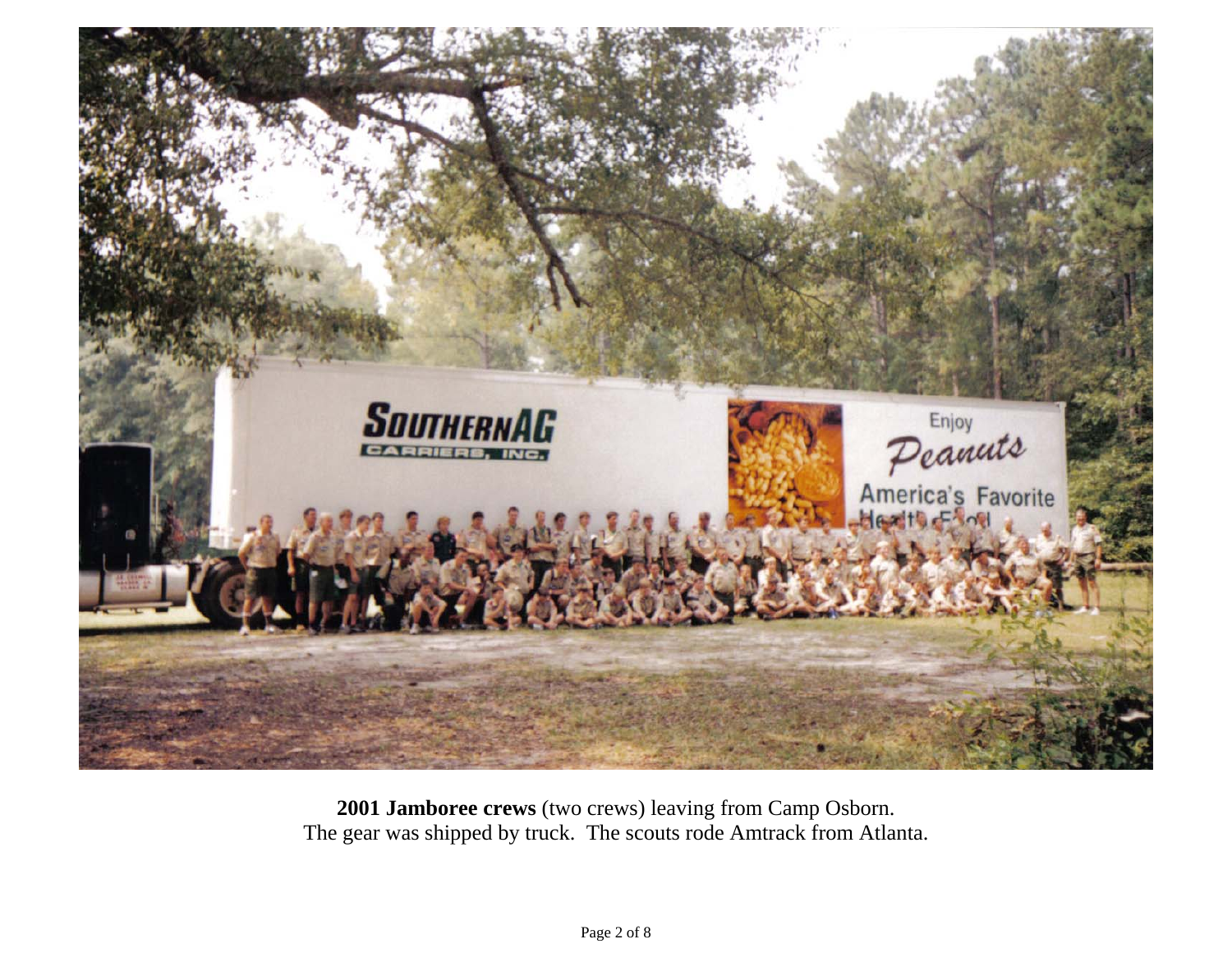

## **2007 World Jamboree**

Jonathan Jenkins *(left)* and Devin Hutchinson *(right)* represented Chehaw Council at the 2007 World Jamboree, which was held in England to celebrated the 100th Anniversary of Scouting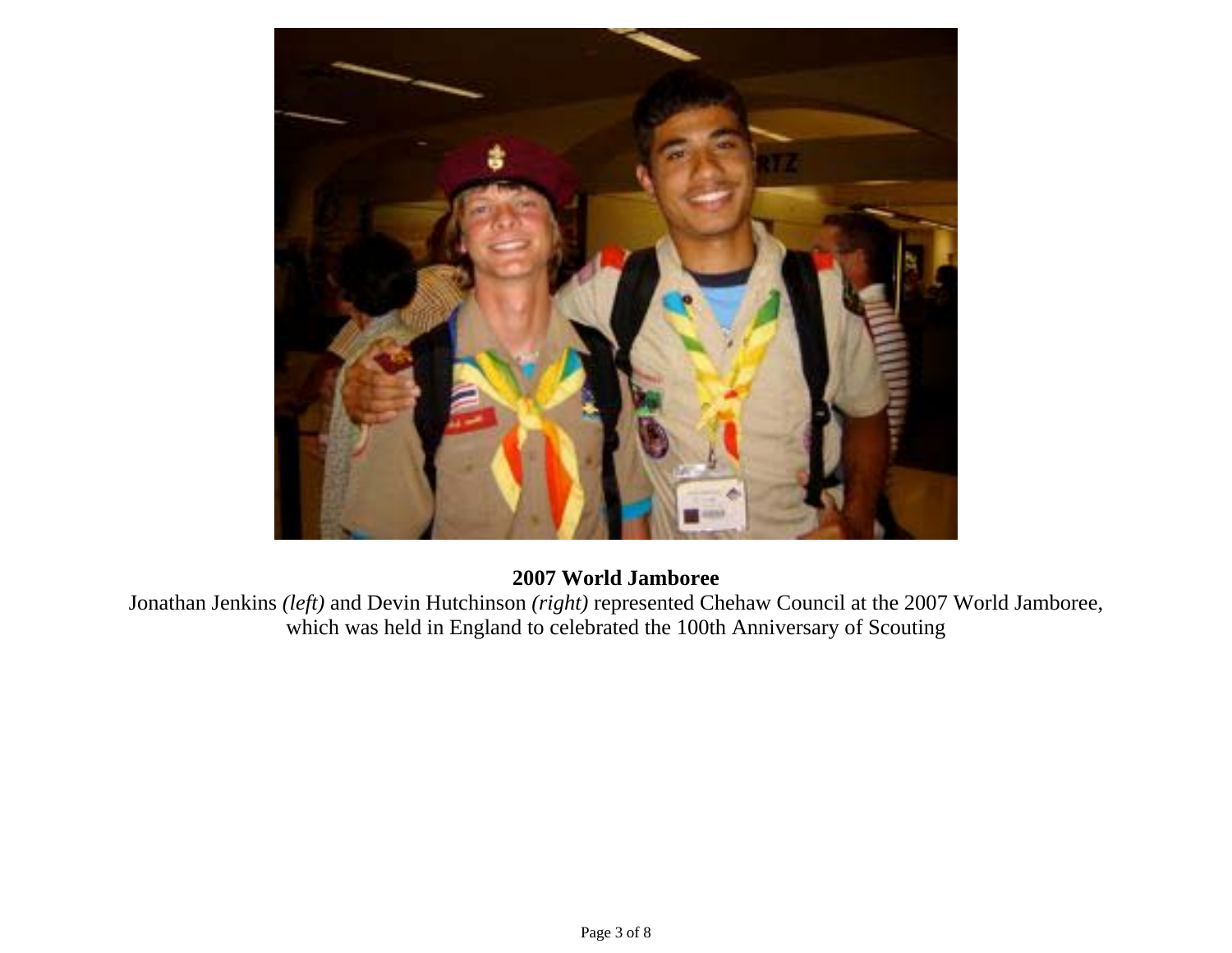

**2004 Northern Tier** 

Troop 21 (Americus) Contingent

Ben Andrews, III, John Carroll, Tommy McCurley, Westley Meadows, Ben Andrews, Jr., Michael Whitten, *Guide* Ryan Lacy, Rob Payne, Emory Greene, Jake Shifflet, Beau Carroll *(front row, left to right)*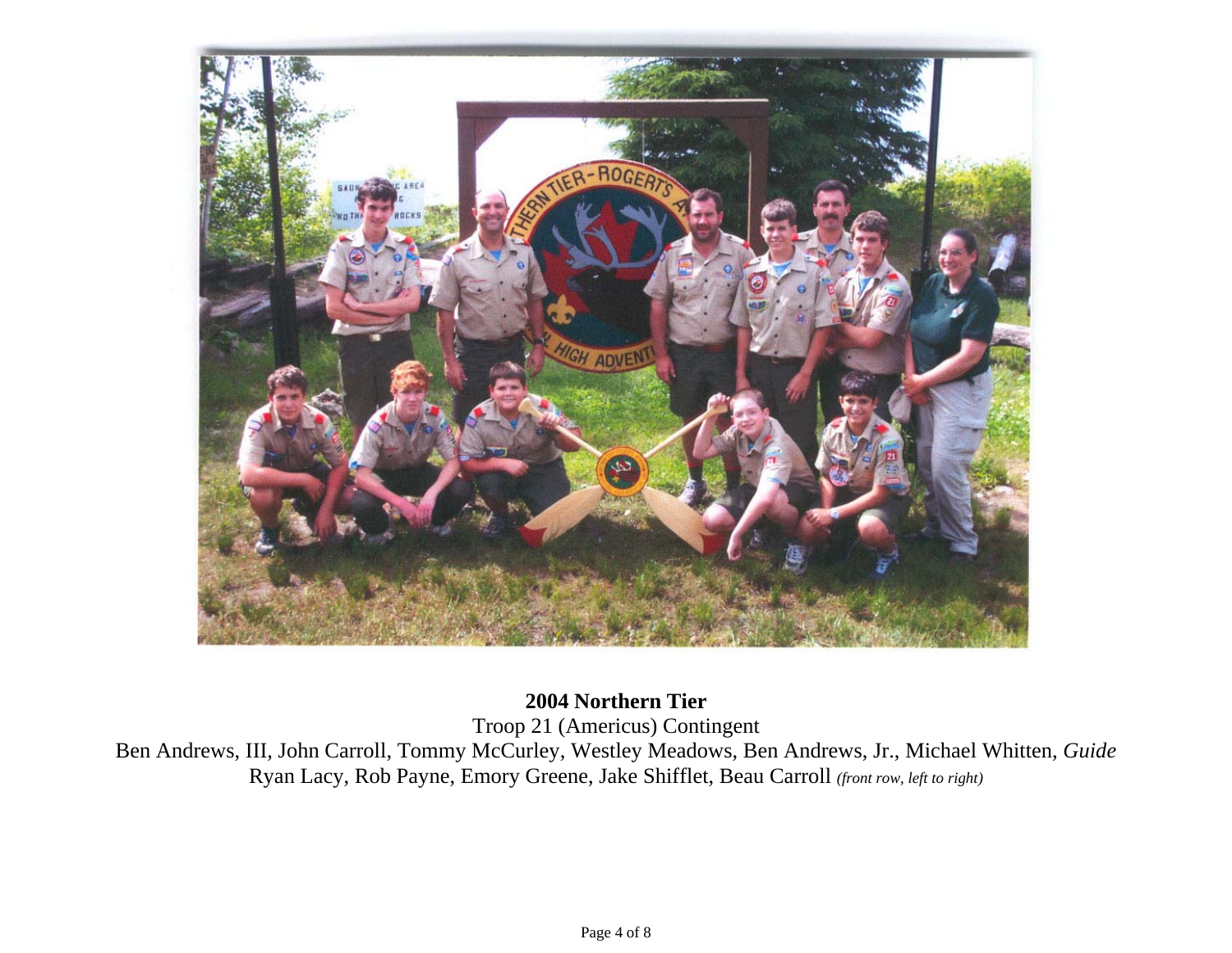

## **2007 Philmont Cavalcade**

All are members of Americus troops 21 or 26.

*Left to right, back row:* John Carroll, Mark Barrett, Wesley Meadows, Ryan Lacy, Emory Greene, Beau Barrett, Douglas Roseth, John Krywicki, Tommy McCurley, Judson Davis. *Left to right, front row:* Jake Pittman, Adam Heath, Andrew Carroll, Will Meadows. Left to right, wagon: Jake Rawls guide, Gaby Tamez guide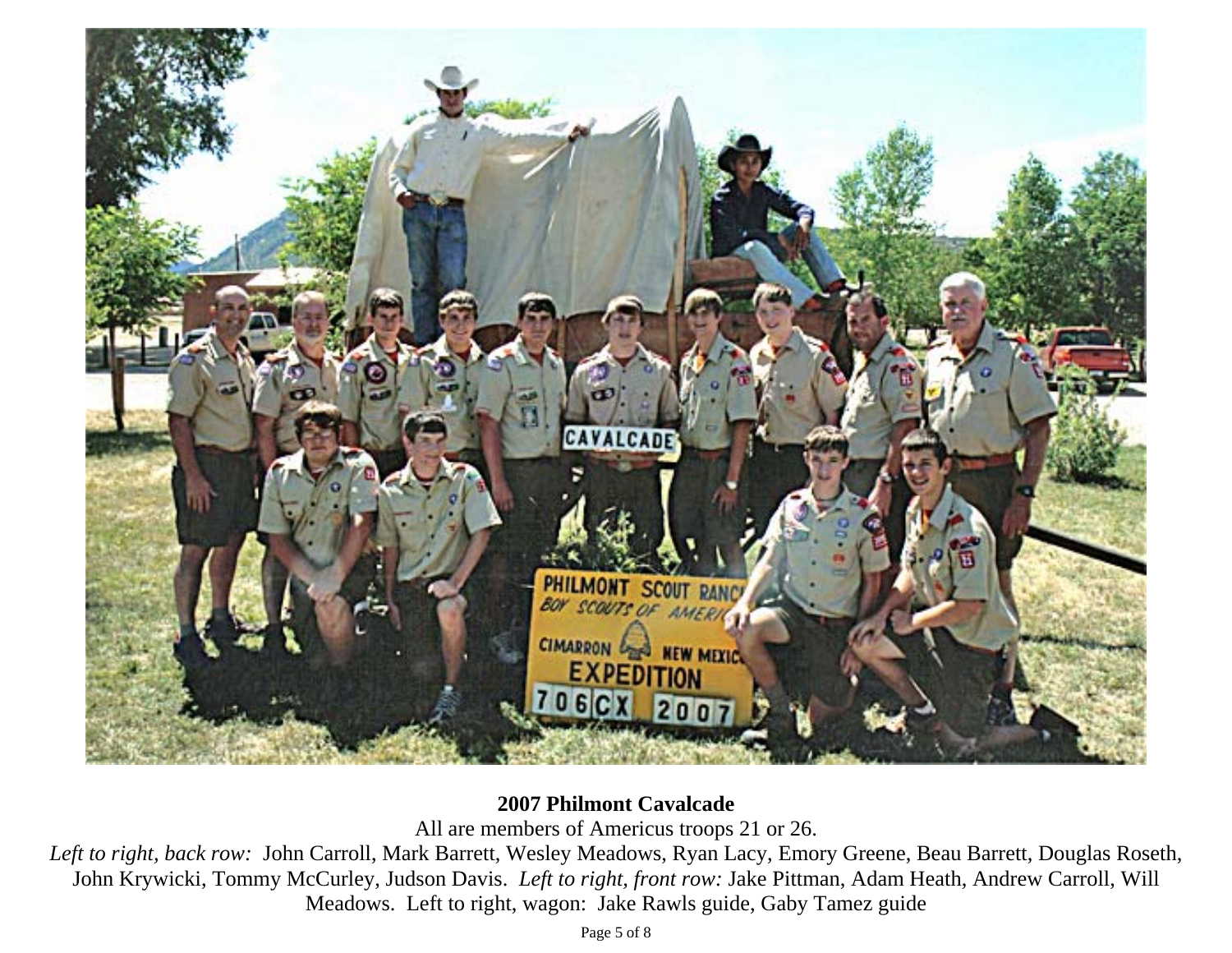

**2010 Chehaw Jamboree Troop 2148**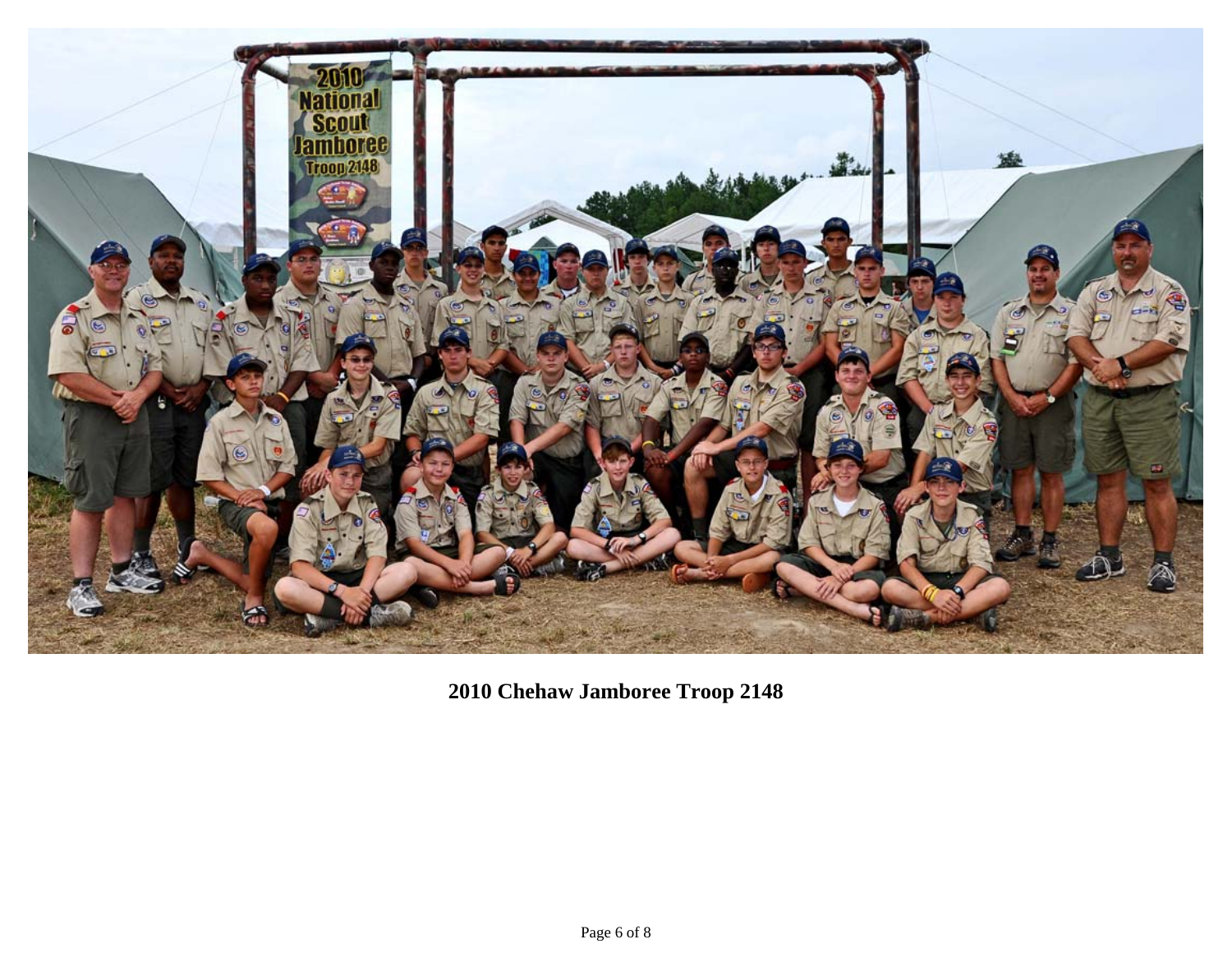

**2010 Chehaw Jamboree Troop 2149**